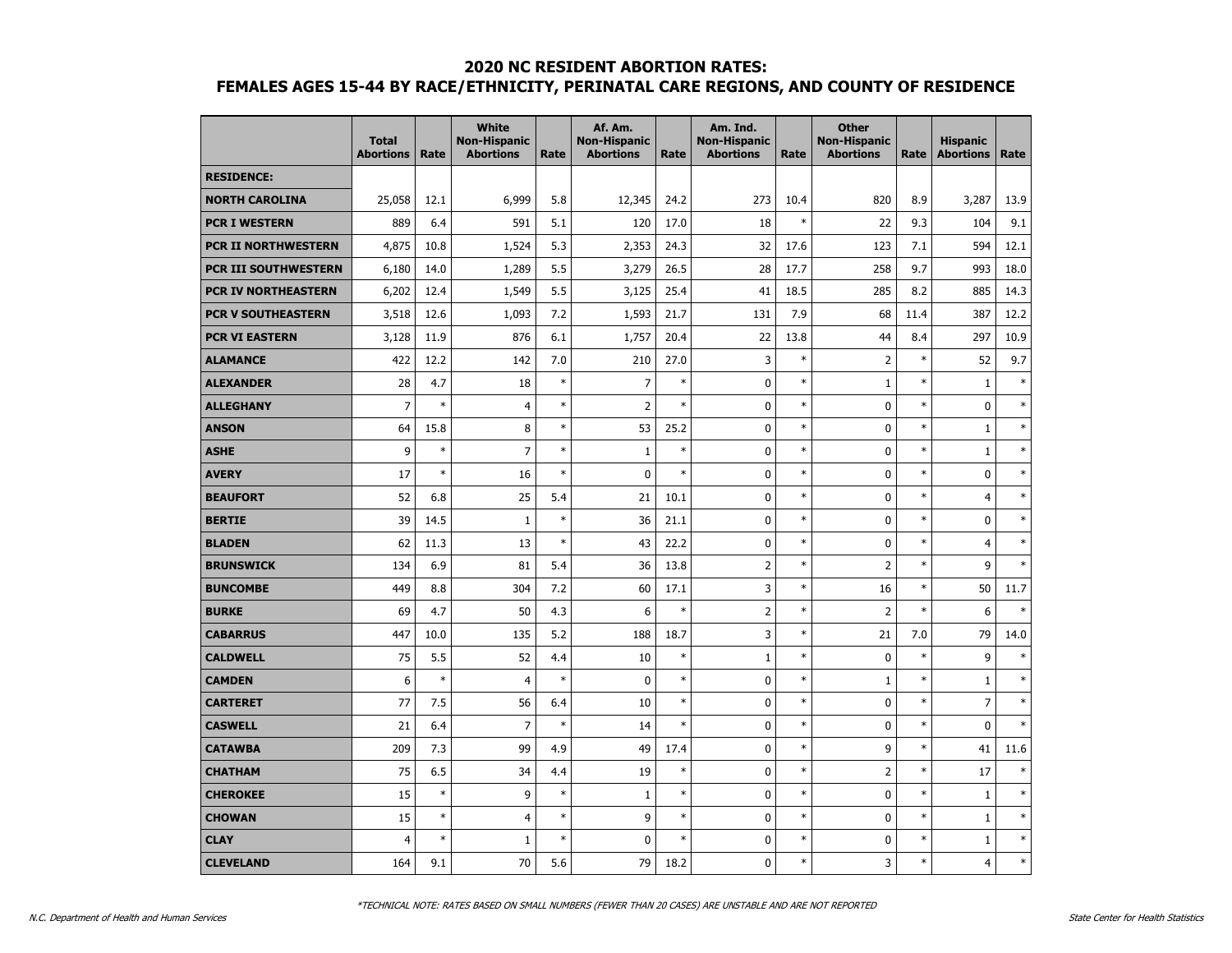|                   | <b>Total</b><br><b>Abortions</b> | Rate   | <b>White</b><br><b>Non-Hispanic</b><br><b>Abortions</b> | Rate   | Af. Am.<br><b>Non-Hispanic</b><br><b>Abortions</b> | Rate   | Am. Ind.<br><b>Non-Hispanic</b><br><b>Abortions</b> | Rate   | <b>Other</b><br><b>Non-Hispanic</b><br><b>Abortions</b> | Rate   | <b>Hispanic</b><br><b>Abortions</b> | Rate   |
|-------------------|----------------------------------|--------|---------------------------------------------------------|--------|----------------------------------------------------|--------|-----------------------------------------------------|--------|---------------------------------------------------------|--------|-------------------------------------|--------|
| <b>COLUMBUS</b>   | 71                               | 7.7    | 23                                                      | 4.3    | 32                                                 | 11.5   | $\overline{4}$                                      | $\ast$ | $\mathbf 0$                                             | $\ast$ | 8                                   | $\ast$ |
| <b>CRAVEN</b>     | 186                              | 10.4   | 90                                                      | 8.2    | 68                                                 | 16.3   | $\mathbf 0$                                         | $\ast$ | 3                                                       | $\ast$ | 17                                  | $\ast$ |
| <b>CUMBERLAND</b> | 1,475                            | 20.4   | 306                                                     | 10.8   | 795                                                | 26.5   | 25                                                  | 18.6   | 42                                                      | 16.0   | 169                                 | 16.9   |
| <b>CURRITUCK</b>  | 28                               | 5.5    | 24                                                      | 5.5    | 3                                                  | $\ast$ | $\pmb{0}$                                           | $\ast$ | $\mathbf 0$                                             | $\ast$ | $\mathbf 1$                         | $\ast$ |
| <b>DARE</b>       | 28                               | 4.8    | 20                                                      | 4.1    | $\mathbf{1}$                                       | $\ast$ | $\mathbf 0$                                         | $\ast$ | $\mathbf{1}$                                            | $\ast$ | 5                                   | $\ast$ |
| <b>DAVIDSON</b>   | 191                              | 6.4    | 88                                                      | 3.9    | 64                                                 | 18.6   | $\mathbf{1}$                                        | $\ast$ | $\overline{7}$                                          | $\ast$ | 20                                  | 6.9    |
| <b>DAVIE</b>      | 41                               | 5.8    | 27                                                      | 4.7    | 5                                                  | $\ast$ | $\mathbf 0$                                         | $\ast$ | $\mathbf{1}$                                            | $\ast$ | $\overline{7}$                      | $\ast$ |
| <b>DUPLIN</b>     | 96                               | 9.6    | 21                                                      | 4.6    | 41                                                 | 16.8   | $\pmb{0}$                                           | $\ast$ | $\mathbf 0$                                             | $\ast$ | 27                                  | 9.4    |
| <b>DURHAM</b>     | 1,046                            | 13.6   | 133                                                     | 4.1    | 683                                                | 24.3   | $\overline{4}$                                      | $\ast$ | 31                                                      | 5.6    | 150                                 | 14.7   |
| <b>EDGECOMBE</b>  | 157                              | 16.9   | 17                                                      | $\ast$ | 127                                                | 21.9   | $\mathbf{1}$                                        | $\ast$ | $\mathbf 0$                                             | $\ast$ | $\overline{4}$                      | $\ast$ |
| <b>FORSYTH</b>    | 1,083                            | 13.9   | 256                                                     | 6.5    | 590                                                | 25.4   | 5                                                   | $\ast$ | 24                                                      | 8.1    | 159                                 | 13.3   |
| <b>FRANKLIN</b>   | 141                              | 11.4   | 50                                                      | 6.7    | 66                                                 | 19.3   | $\pmb{0}$                                           | $\ast$ | $\mathbf 0$                                             | $\ast$ | 18                                  | $\ast$ |
| <b>GASTON</b>     | 478                              | 11.1   | 169                                                     | 5.9    | 214                                                | 23.2   | $\mathbf 0$                                         | $\ast$ | 8                                                       | $\ast$ | 54                                  | 13.5   |
| <b>GATES</b>      | 8                                | $\ast$ | $\overline{4}$                                          | $\ast$ | 3                                                  | $\ast$ | $\mathbf 0$                                         | $\ast$ | $\mathbf 0$                                             | $\ast$ | $\mathbf{1}$                        | $\ast$ |
| <b>GRAHAM</b>     | 3                                | $\ast$ | $\pmb{0}$                                               | $\ast$ | $\mathbf{1}$                                       | $\ast$ | $\mathbf{1}$                                        | $\ast$ | $\mathbf 0$                                             | $\ast$ | $\mathbf{1}$                        | $\ast$ |
| <b>GRANVILLE</b>  | 123                              | 12.0   | 35                                                      | 6.2    | 70                                                 | 21.6   | $\pmb{0}$                                           | $\ast$ | $\overline{2}$                                          | $\ast$ | 9                                   | $\ast$ |
| <b>GREENE</b>     | 41                               | 12.7   | 8                                                       | $\ast$ | 30                                                 | 26.5   | $\mathbf 0$                                         | $\ast$ | $\mathbf 0$                                             | $\ast$ | 2                                   | $\ast$ |
| <b>GUILFORD</b>   | 2,023                            | 17.5   | 329                                                     | 6.7    | 1,304                                              | 27.2   | 19                                                  | $\ast$ | 55                                                      | 7.6    | 185                                 | 17.2   |
| <b>HALIFAX</b>    | 170                              | 20.7   | 20                                                      | 7.2    | 132                                                | 27.8   | $\overline{4}$                                      | $\ast$ | $1\,$                                                   | $\ast$ | 6                                   | $\ast$ |
| <b>HARNETT</b>    | 270                              | 9.5    | 94                                                      | 5.7    | 109                                                | 16.9   | 3                                                   | $\ast$ | $\overline{7}$                                          | $\ast$ | 38                                  | 8.6    |
| <b>HAYWOOD</b>    | 42                               | 4.2    | 36                                                      | 4.0    | $\mathbf{0}$                                       | $\ast$ | $\overline{2}$                                      | $\ast$ | $\mathbf 0$                                             | $\ast$ | 3                                   | $\ast$ |
| <b>HENDERSON</b>  | 91                               | 4.9    | 60                                                      | 4.1    | 10                                                 | $\ast$ | $\mathbf 0$                                         | $\ast$ | $\mathbf 0$                                             | $\ast$ | 18                                  | $\ast$ |
| <b>HERTFORD</b>   | 33                               | 8.3    | 5                                                       | $\ast$ | 25                                                 | 9.6    | $\mathbf{1}$                                        | $\ast$ | $\mathbf 0$                                             | $\ast$ | 2                                   | $\ast$ |
| <b>HOKE</b>       | 128                              | 10.6   | 29                                                      | 6.1    | 64                                                 | 16.0   | $\overline{7}$                                      | $\ast$ | 3                                                       | $\ast$ | 19                                  | $\ast$ |
| <b>HYDE</b>       | $\mathbf{1}$                     | $\ast$ | $\mathbf 0$                                             | $\ast$ | $\mathbf{1}$                                       | $\ast$ | $\mathbf 0$                                         | $\ast$ | $\mathbf 0$                                             | $\ast$ | 0                                   | $\ast$ |
| <b>IREDELL</b>    | 274                              | 8.1    | 139                                                     | 5.7    | 80                                                 | 17.0   | 3                                                   | $\ast$ | 13                                                      | $\ast$ | 24                                  | 7.2    |
| <b>JACKSON</b>    | 34                               | 3.7    | 18                                                      | $\ast$ | $\mathbf 0$                                        | $\ast$ | $\overline{4}$                                      | $\ast$ | $\mathbf{1}$                                            | $\ast$ | 10                                  | $\ast$ |
| <b>JOHNSTON</b>   | 411                              | 9.8    | 163                                                     | 6.1    | 138                                                | 18.1   | 4                                                   | $\ast$ | 3                                                       | $\ast$ | 79                                  | 11.5   |
| <b>JONES</b>      | 18                               | $\ast$ | $\overline{4}$                                          | $\ast$ | 12                                                 | $\ast$ | $\mathbf 0$                                         | $\ast$ | $\mathbf 0$                                             | $\ast$ | $\mathbf{1}$                        | $\ast$ |
| <b>LEE</b>        | 125                              | 10.9   | 36                                                      | 6.0    | 61                                                 | 24.9   | $\mathbf{1}$                                        | $\ast$ | $1\,$                                                   | $\ast$ | 22                                  | 8.1    |
| <b>LENOIR</b>     | 133                              | 13.9   | 22                                                      | 5.1    | 104                                                | 24.3   | $\mathbf 0$                                         | $\ast$ | $\mathbf 0$                                             | $\ast$ | 6                                   | $\ast$ |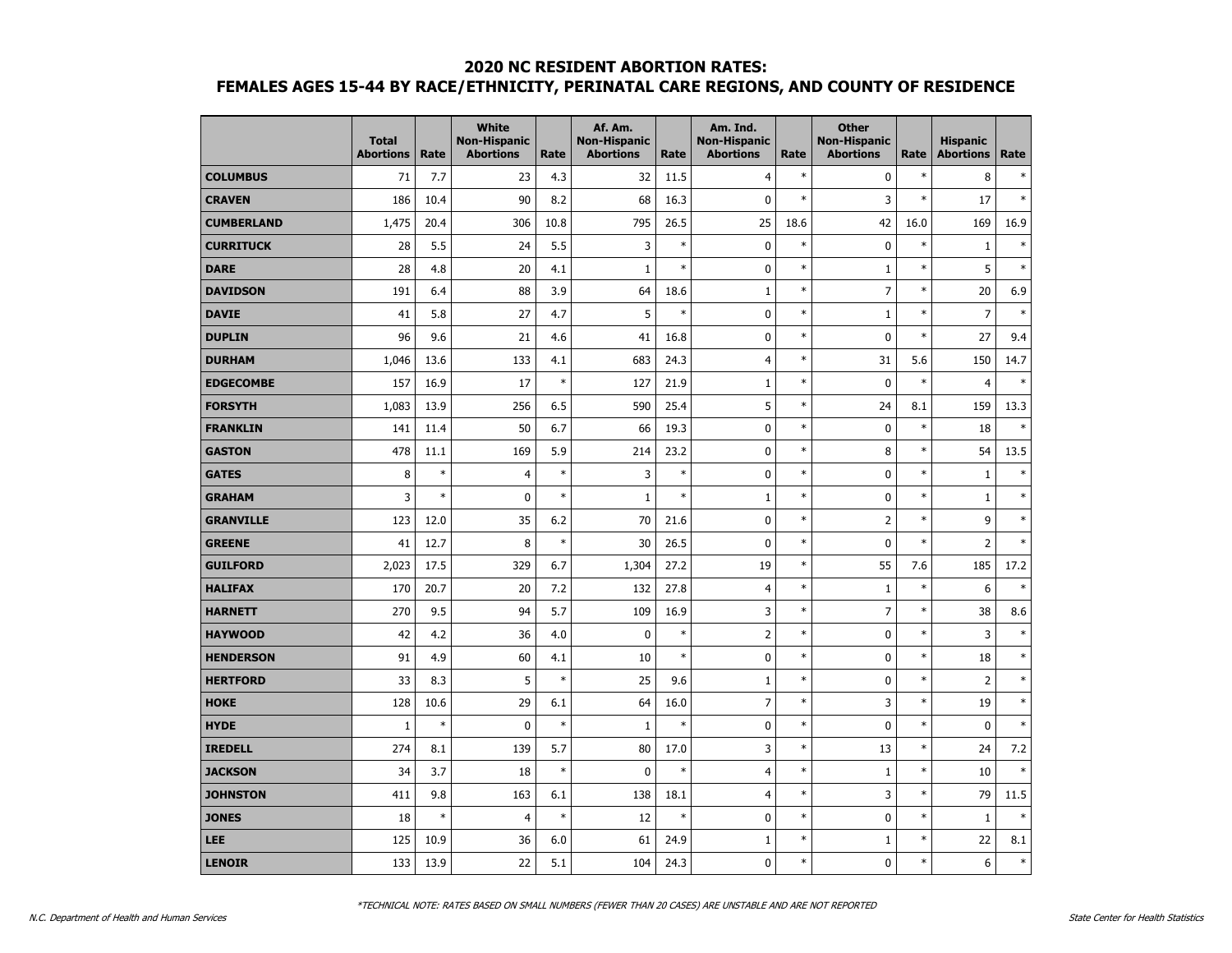|                    | <b>Total</b><br><b>Abortions</b> | Rate   | <b>White</b><br><b>Non-Hispanic</b><br><b>Abortions</b> | Rate   | Af. Am.<br><b>Non-Hispanic</b><br><b>Abortions</b> | Rate   | Am. Ind.<br><b>Non-Hispanic</b><br><b>Abortions</b> | Rate   | <b>Other</b><br><b>Non-Hispanic</b><br><b>Abortions</b> | Rate   | <b>Hispanic</b><br><b>Abortions</b> | Rate   |
|--------------------|----------------------------------|--------|---------------------------------------------------------|--------|----------------------------------------------------|--------|-----------------------------------------------------|--------|---------------------------------------------------------|--------|-------------------------------------|--------|
| <b>LINCOLN</b>     | 83                               | 5.6    | 52                                                      | 4.3    | 11                                                 | $\ast$ | $\pmb{0}$                                           | $\ast$ | 3                                                       | $\ast$ | 12                                  | $\ast$ |
| <b>MCDOWELL</b>    | 29                               | 3.9    | 22                                                      | 3.4    | $\mathbf{1}$                                       | $\ast$ | $\pmb{0}$                                           | $\ast$ | 1                                                       | $\ast$ | 5                                   | $\ast$ |
| <b>MACON</b>       | 27                               | 5.1    | 19                                                      | $\ast$ | 0                                                  | $\ast$ | $\mathbf 0$                                         | $\ast$ | $\mathbf{1}$                                            | $\ast$ | $\overline{7}$                      | $\ast$ |
| <b>MADISON</b>     | 17                               | $\ast$ | 17                                                      | $\ast$ | $\mathbf 0$                                        | $\ast$ | 0                                                   | $\ast$ | $\mathbf 0$                                             | $\ast$ | 0                                   | $\ast$ |
| <b>MARTIN</b>      | 32                               | 9.0    | $\overline{7}$                                          | $\ast$ | 22                                                 | 14.2   | 0                                                   | $\ast$ | $\mathbf{0}$                                            | $\ast$ | $\overline{2}$                      | $\ast$ |
| <b>MECKLENBURG</b> | 4,569                            | 17.7   | 702                                                     | 6.3    | 2,626                                              | 29.2   | 20                                                  | 21.2   | 209                                                     | 10.8   | 769                                 | 21.2   |
| <b>MITCHELL</b>    | 3                                | $\ast$ | $\overline{2}$                                          | $\ast$ | 0                                                  | $\ast$ | $\pmb{0}$                                           | $\ast$ | 1                                                       | $\ast$ | $\mathbf 0$                         | $\ast$ |
| <b>MONTGOMERY</b>  | 37                               | 7.8    | 9                                                       | $\ast$ | 15                                                 | $\ast$ | 0                                                   | $\ast$ | $\overline{2}$                                          | $\ast$ | 11                                  | $\ast$ |
| <b>MOORE</b>       | 158                              | 9.2    | 66                                                      | 5.2    | 63                                                 | 27.2   | 3                                                   | $\ast$ | $\overline{2}$                                          | $\ast$ | 15                                  | $\ast$ |
| <b>NASH</b>        | 287                              | 16.6   | 40                                                      | 5.5    | 200                                                | 24.7   | 5                                                   | $\ast$ | $\mathbf 0$                                             | $\ast$ | 21                                  | 14.0   |
| <b>NEW HANOVER</b> | 582                              | 11.6   | 315                                                     | 8.1    | 172                                                | 25.9   | 5                                                   | $\ast$ | 6                                                       | $\ast$ | 58                                  | 17.5   |
| <b>NORTHAMPTON</b> | 41                               | 15.3   | 2                                                       | $\ast$ | 38                                                 | 23.5   | 0                                                   | $\ast$ | $\mathbf 0$                                             | $\ast$ | $\mathbf{1}$                        | $\ast$ |
| <b>ONSLOW</b>      | 530                              | 12.8   | 243                                                     | 9.0    | 150                                                | 22.9   | $\overline{7}$                                      | $\ast$ | 18                                                      | $\ast$ | 89                                  | 14.3   |
| <b>ORANGE</b>      | 253                              | 7.1    | 104                                                     | 4.2    | 79                                                 | 17.7   | $\mathbf{1}$                                        | $\ast$ | 12                                                      | $\ast$ | 41                                  | 13.5   |
| <b>PAMLICO</b>     | 14                               | $\ast$ | 10                                                      | $\ast$ | $\overline{2}$                                     | $\ast$ | $\pmb{0}$                                           | $\ast$ | 0                                                       | $\ast$ | $1\,$                               | $\ast$ |
| <b>PASQUOTANK</b>  | 55                               | 7.0    | 21                                                      | 5.4    | 29                                                 | 9.4    | $\pmb{0}$                                           | $\ast$ | $\mathbf{1}$                                            | $\ast$ | $\overline{2}$                      | $\ast$ |
| <b>PENDER</b>      | 67                               | 6.1    | 39                                                      | 4.7    | 20                                                 | 13.1   | 0                                                   | $\ast$ | 0                                                       | $\ast$ | 5                                   | $\ast$ |
| <b>PERQUIMANS</b>  | 13                               | $\ast$ | $\overline{4}$                                          | $\ast$ | $\overline{7}$                                     | $\ast$ | $\mathbf 0$                                         | $\ast$ | $\mathbf{1}$                                            | $\ast$ | $\mathbf{1}$                        | $\ast$ |
| <b>PERSON</b>      | 91                               | 13.7   | 33                                                      | 7.6    | 49                                                 | 26.3   | $\mathbf 0$                                         | $\ast$ | $\mathbf{1}$                                            | $\ast$ | 3                                   | $\ast$ |
| <b>PITT</b>        | 493                              | 11.0   | 120                                                     | 5.0    | 301                                                | 18.2   | $\mathbf 1$                                         | $\ast$ | 12                                                      | $\ast$ | 40                                  | 14.2   |
| <b>POLK</b>        | 14                               | $\ast$ | 9                                                       | $\ast$ | $\mathbf{1}$                                       | $\ast$ | 0                                                   | $\ast$ | $\overline{2}$                                          | $\ast$ | $\pmb{0}$                           | $\ast$ |
| <b>RANDOLPH</b>    | 176                              | 6.9    | 96                                                      | 5.0    | 36                                                 | 19.3   | 0                                                   | $\ast$ | 3                                                       | $\ast$ | 35                                  | 9.1    |
| <b>RICHMOND</b>    | 97                               | 12.2   | 17                                                      | $\ast$ | 66                                                 | 23.2   | $\overline{2}$                                      | $\ast$ | $\mathbf{1}$                                            | $\ast$ | 5                                   | $\ast$ |
| <b>ROBESON</b>     | 268                              | 10.6   | 52                                                      | 9.5    | 98                                                 | 15.9   | 73                                                  | 6.5    | $\mathbf{1}$                                            | $\ast$ | 22                                  | 9.6    |
| <b>ROCKINGHAM</b>  | 132                              | 8.7    | 51                                                      | 4.8    | 61                                                 | 19.6   | 0                                                   | $\ast$ | 0                                                       | $\ast$ | 17                                  | $\ast$ |
| <b>ROWAN</b>       | 277                              | 10.7   | 96                                                      | 5.5    | 124                                                | 24.2   | $\pmb{0}$                                           | $\ast$ | 5                                                       | $\ast$ | 45                                  | 15.5   |
| <b>RUTHERFORD</b>  | 108                              | 9.8    | 55                                                      | 6.1    | 44                                                 | 36.9   | 0                                                   | $\ast$ | $\mathbf 0$                                             | $\ast$ | 5                                   | $\ast$ |
| <b>SAMPSON</b>     | 111                              | 10.0   | 39                                                      | 7.4    | 43                                                 | 15.3   | $\mathbf{1}$                                        | $\ast$ | $\mathbf 0$                                             | $\ast$ | 24                                  | 9.0    |
| <b>SCOTLAND</b>    | 58                               | 9.7    | 10                                                      | $\ast$ | 37                                                 | 15.2   | 6                                                   | $\ast$ | $\overline{2}$                                          | $\ast$ | $\mathbf 0$                         | $\ast$ |
| <b>STANLY</b>      | 65                               | 5.9    | 32                                                      | 3.7    | 20                                                 | 14.5   | $\overline{2}$                                      | $\ast$ | 3                                                       | $\ast$ | 6                                   | $\ast$ |
| <b>STOKES</b>      | 44                               | 6.0    | 37                                                      | 5.6    | $\mathbf{1}$                                       | $\ast$ | $\mathbf 0$                                         | $\ast$ | 0                                                       | $\ast$ | 6                                   | $\ast$ |